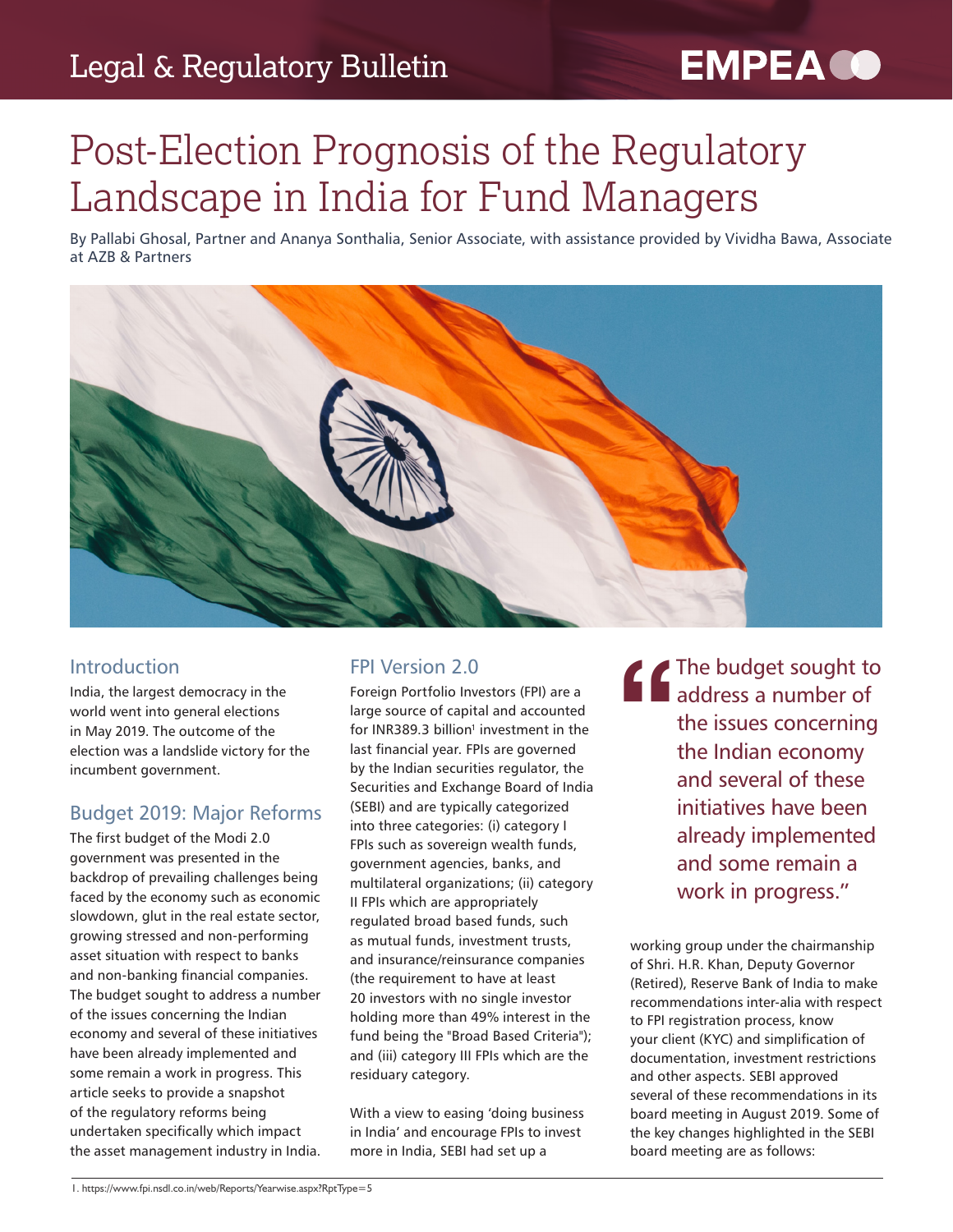- Simplification of KYC documentation requirements: subject to requirement to disclose under Indian law, custodians are permitted to rely on non-permanent account number (PAN) related KYC carried out by their group entity, if such group entity is regulated and is located in a Financial Action Task Force member country.
- Re-categorisation of FPIs: while several recommendations were made by the committee to revise the eligible category for registration for various FPI entities based on their risk profile, the board meeting highlighted that there would be re-categorisation of FPI categories to only two categories of FPIs.
- Doing away with the Broad Based Criteria: the Broad Based Criteria was reviewed, and it was recommended that the broad basing should be on the basis of economic ownership interest either by way of holding units/shares or other instruments. However, basis comments from market participants, SEBI has done away with the entire concept of Broad Based Criteria.
- Simplification of registration of multiple investment manager (MIM) structures (i.e., same legal entity obtains multiple registrations with multiple investment managers): the recommendation was that in case of incremental FPI registration, the entity need not provide registration and KYC related details again for the subsequent registrations. This amendment is expected to reduce registration timelines for additional accounts under MIM structure.
- Permitting FPIs to do off-market transfer of securities which are unlisted, suspended or illiquid to a domestic or foreign investor: currently, FPIs are permitted to undertake transactions only through stock brokers. Hence, this restricts ability of FPIs to sell unlisted, suspended, or illiquid securities held by them. In order to facilitate sale

of such securities, FPIs have been permitted to transfer such securities off market.

Other than the changes highlighted in the SEBI board meeting, a few other proposals were also made in the budget speech such as: (i) FPIs being permitted to invest up to the sectoral foreign investment limits against the statutory limit of twenty-four percent of the paid-up share capital in a company; and (ii) clubbing of the Non-Resident Indian (NRI) portfolio investment scheme route with the FPI route which currently is a separate route for investment into India and restricts NRI investments to not more than five percent of the paid-up share capital in a company and along with overseas citizens of India to not more than ten percent of the paid-up share capital in a company. It is expected that these proposals will also find their way into the revamped FPI Regulations, which are to be released soon.

A key development post the budget speech was the levy of a surcharge as high as thirty-seven percent on income earned by non-residents being "individuals, association of persons, body of individuals, incorporated or not, or every artificial juridical person". This surcharge directly impacted income earned by FPIs which resulted in withdrawal of more than USD 3.4 billion<sup>2</sup> and was eventually withdrawn in late August 2019.

These developments related to FPIs are expected to give a much-needed impetus to FPI investments and make India an attractive destination for investments via the FPI route.

#### AIFs are the Way to Go

Recent years have seen a phenomenal increase in the number of alternative investment funds (AIFs) being set up and seeking registration with SEBI for the purpose of investing and deploying capital in India. Many global fund managers have set up permanent offices in India and, as part of their

India strategy, are setting up AIFs for onshoring their offshore capital and thereby, undertaking fund management locally. Also, India-based fund managers who otherwise advised offshore pools of capital have set up AIFs to pool capital in India.

The current regulatory framework for AIFs categorizes AIFs into three categories depending on the investment objective and strategy, viz., (i) category I AIFs which seek to invest in venture capital, infrastructure, small and medium enterprizes or social ventures and includes angel funds, a sub-category of venture capital funds which seek to invest in venture capital undertaking/start-up within the turnover thresholds prescribed under the AIF regulations; (ii) category II AIFs which are sector agnostic and can invest primarily in unlisted securities; and (iii) category III AIFs which seek to invest in listed or unlisted securities, derivatives or complex and structured products.

In a step towards recognising the importance of AIFs in capital and wealth creation, key tax incentives were given to AIFs which were eagerly awaited. These include:

- Permitting pass through of losses for category I and category II AIFs, if such losses are not losses on account of business income and if the units have been held by the unitholders for at least one year – till now, only pass through of profits was permitted to unit holders of category I and category II AIFs and losses had to be carried forward and set-off against the profits.
- Exemption from taxation of companies in respect of consideration received for issue of shares, in excess of the fair market value of such shares if such consideration was received from venture capital fund has now been extended to category I AIFs and category II AIFs.

<sup>2.</sup> https://www.livemint.com/news/india/fpi-surcharge-removal-stimulus-measures-likely-to-boost-markets-experts-1566732332264.html